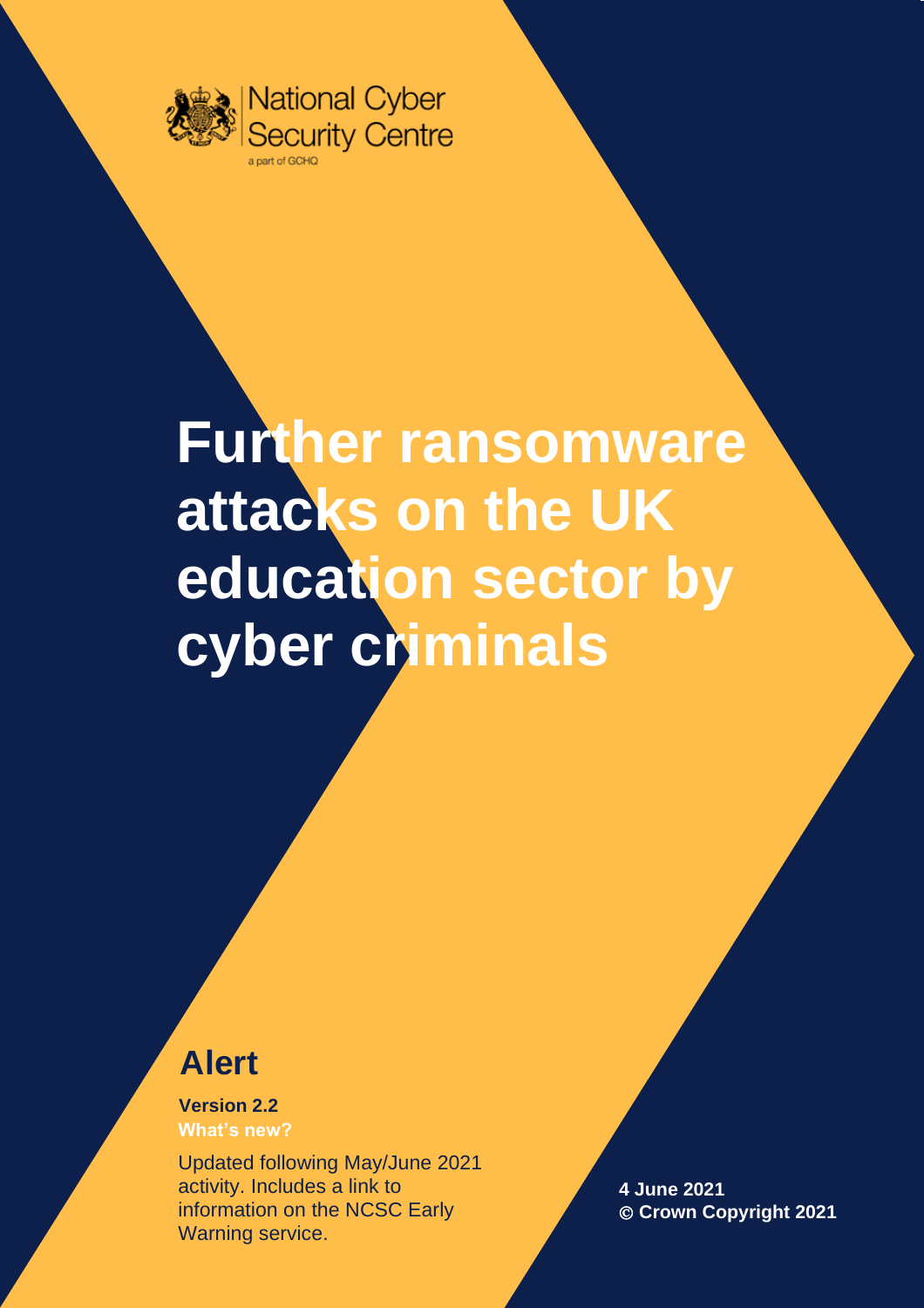# Alert: Further ransomware attacks on the UK education sector by cyber criminals

**Updated information for the education sector**

# **Update June 2021**

**The NCSC is responding to further ransomware attacks on the education sector by cyber criminals.**

The NCSC has previously highlighted an increase in ransomware attacks on the UK education sector during August/September 2020 and again in February 2021.

**As of late May/June 2021, the NCSC is investigating another increase in ransomware attacks against schools, colleges and universities in the UK.**

**This recent campaign emphasises again the need for organisations in the sector to protect their networks to prevent ransomware attacks. The NCSC urges all organisations to follow our guidance on ['Mitigating malware](https://www.ncsc.gov.uk/guidance/mitigating-malware-and-ransomware-attacks)  [and ransomware.'](https://www.ncsc.gov.uk/guidance/mitigating-malware-and-ransomware-attacks)** This advice was updated in March 2021 and details a number of steps organisations can take to disrupt ransomware attack vectors and enable effective recovery from ransomware attacks.

**The NCSC is also encouraging organisations in the sector to sign up**  **to our Early Warning service.** This free NCSC service uses a range of information feeds to notify organisations of malicious activity on submitted domains and IPs. More information, including how to sign up, is on our website at [ncsc.gov.uk/earlywarning](https://www.ncsc.gov.uk/information/early-warning-service)

**The NCSC has produced a number of [practical resources](https://www.ncsc.gov.uk/section/education-skills/cyber-security-schools) to help schools and other educational institutions improve their cyber security.**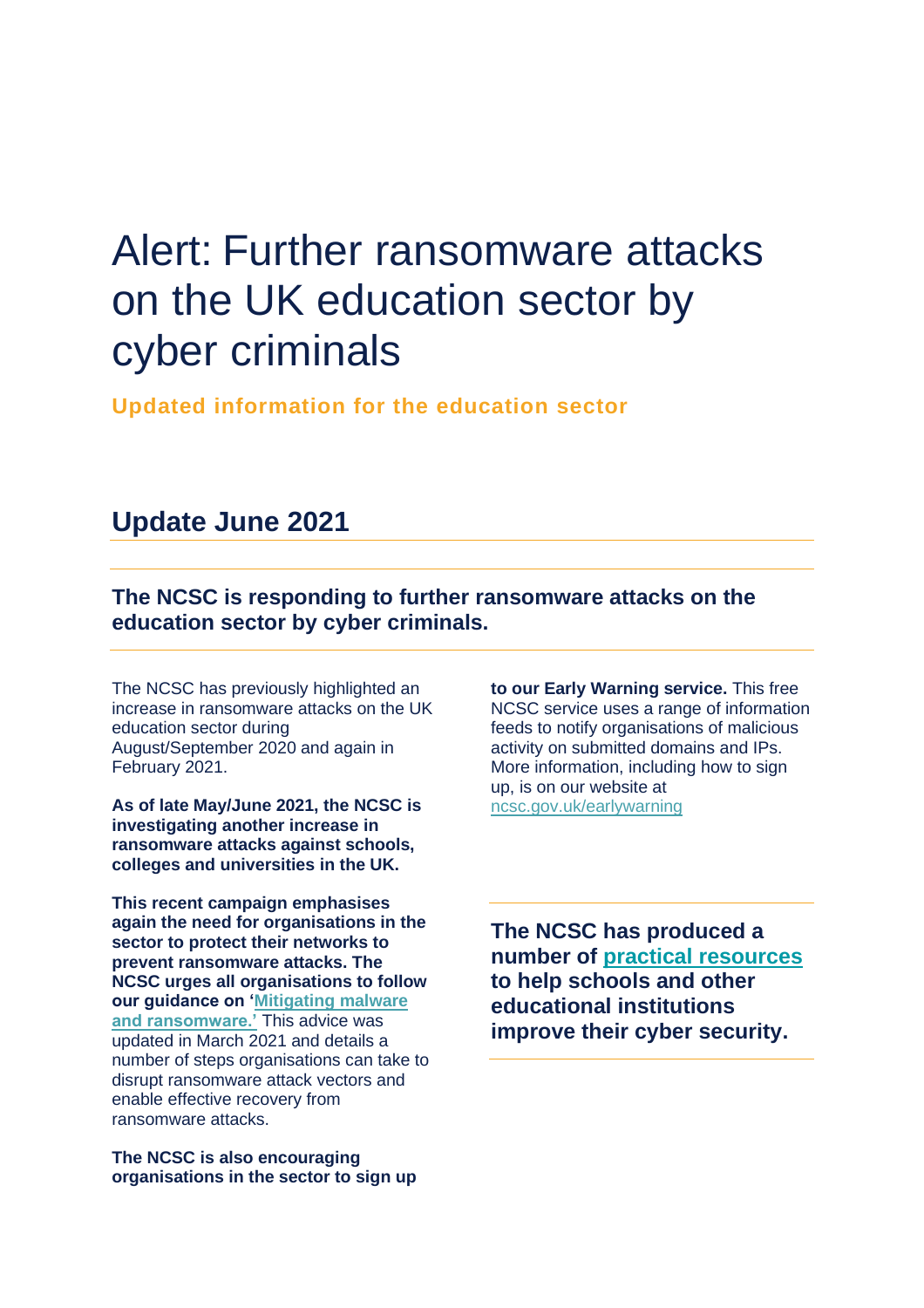## **Introduction**

The NCSC continues to respond to an increased number of ransomware attacks affecting education establishments in the UK, including schools, colleges, and universities.

This report details recent trends observed in ransomware attacks on the UK education sector. This encompasses trends observed during August and September 2020, as well as the more recent attacks since February 2021. It also provides mitigation advice to help protect this sector from attack.

This alert is designed to be read by those responsible for IT and Data Protection at education establishments within the UK. Where these services are outsourced, you should discuss this Alert with your IT providers.

It is also important that senior leaders understand the nature of the threat and the potential for ransomware to cause considerable damage to their institutions in terms of lost data and access to critical services

Due to the prevalence of these attacks, you should be sure to follow NCSC's [mitigating malware and ransomware](https://www.ncsc.gov.uk/guidance/mitigating-malware-and-ransomware-attacks)  [guidance.](https://www.ncsc.gov.uk/guidance/mitigating-malware-and-ransomware-attacks) This will help you put in place a strategy to defend against ransomware attacks, as well as planning and rehearsing ransomware scenarios, in the event that your defences are breached.

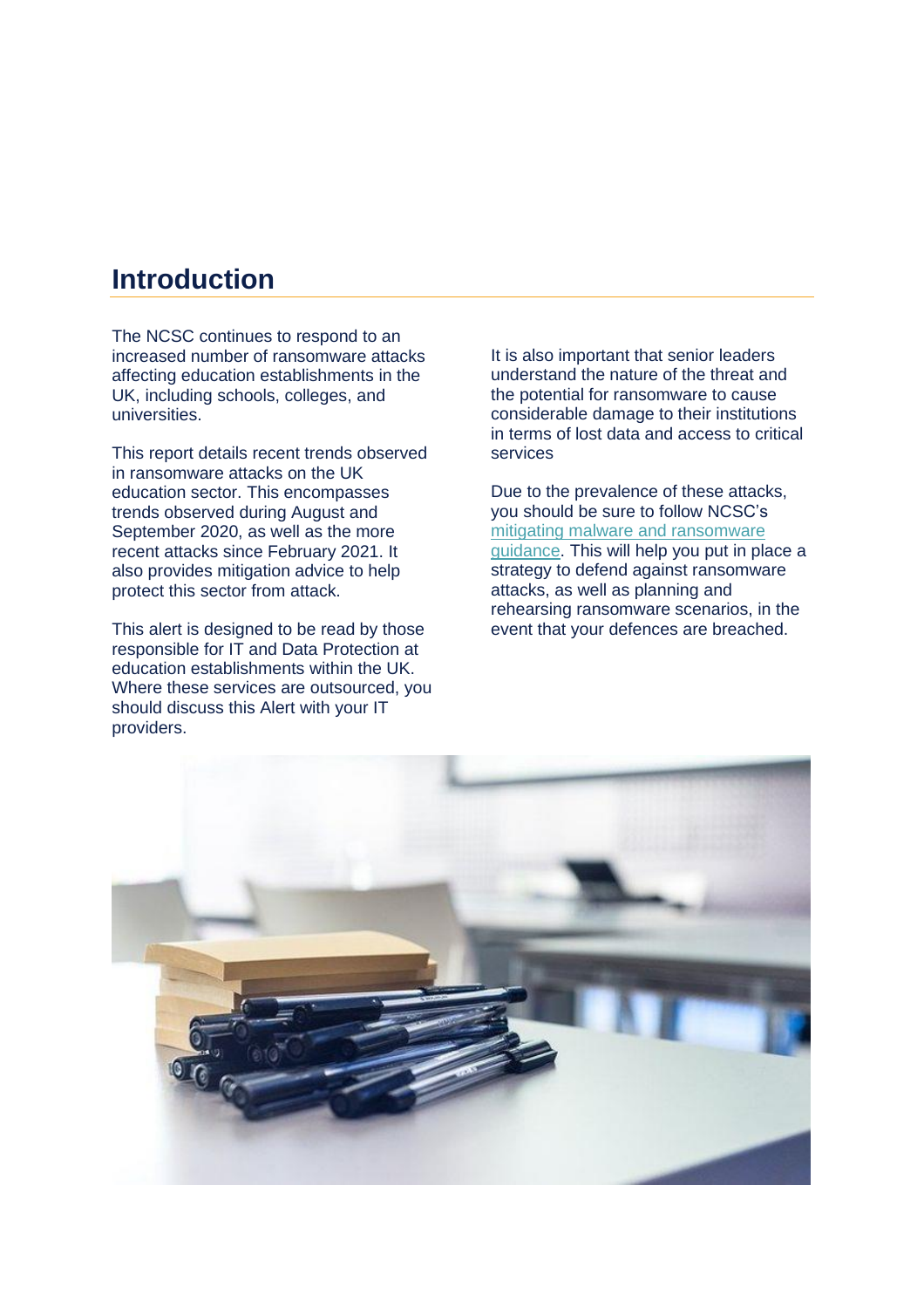### **Ransomware**

Ransomware is a type of malware that prevents you from accessing your systems or the data held on them. Typically, the data is encrypted, but it may also be deleted or stolen, or the computer itself may be made inaccessible.

Following the initial attack, those responsible will usually send a ransom note demanding payment to recover the data. They will typically use an anonymous email address (for example ProtonMail) to make contact and will request payment in the form of a crypto currency.

More recently, there has been a trend towards cyber criminals also threatening to release sensitive data stolen from the network during the attack, if the ransom is not paid. There are many high-profile cases where the cyber criminals have followed through with their threats by releasing sensitive data to the public, often via "name and shame" websites on the darknet.

**In recent incidents affecting the education sector, ransomware has led to the loss of student coursework, school financial records, as well as data relating to COVID-19 testing.**

### **Impact**

**Ransomware attacks can have a devastating impact on organisations, with victims requiring a significant amount of recovery time to reinstate critical services. These events can also be high profile in nature, with wide public and media interest.** 

In recent incidents affecting the education sector, ransomware has led to the loss of student coursework, school financial records, as well as data relating to COVID-19 testing.

> *It is therefore vital that organisations have up-to-date and tested offline backups.*

For further information see the NCSC's Offline [backups in an online world](https://www.ncsc.gov.uk/blog-post/offline-backups-in-an-online-world) blog as well as the NCSC's [guidance on backing up your data\)](https://www.ncsc.gov.uk/collection/small-business-guide/backing-your-data)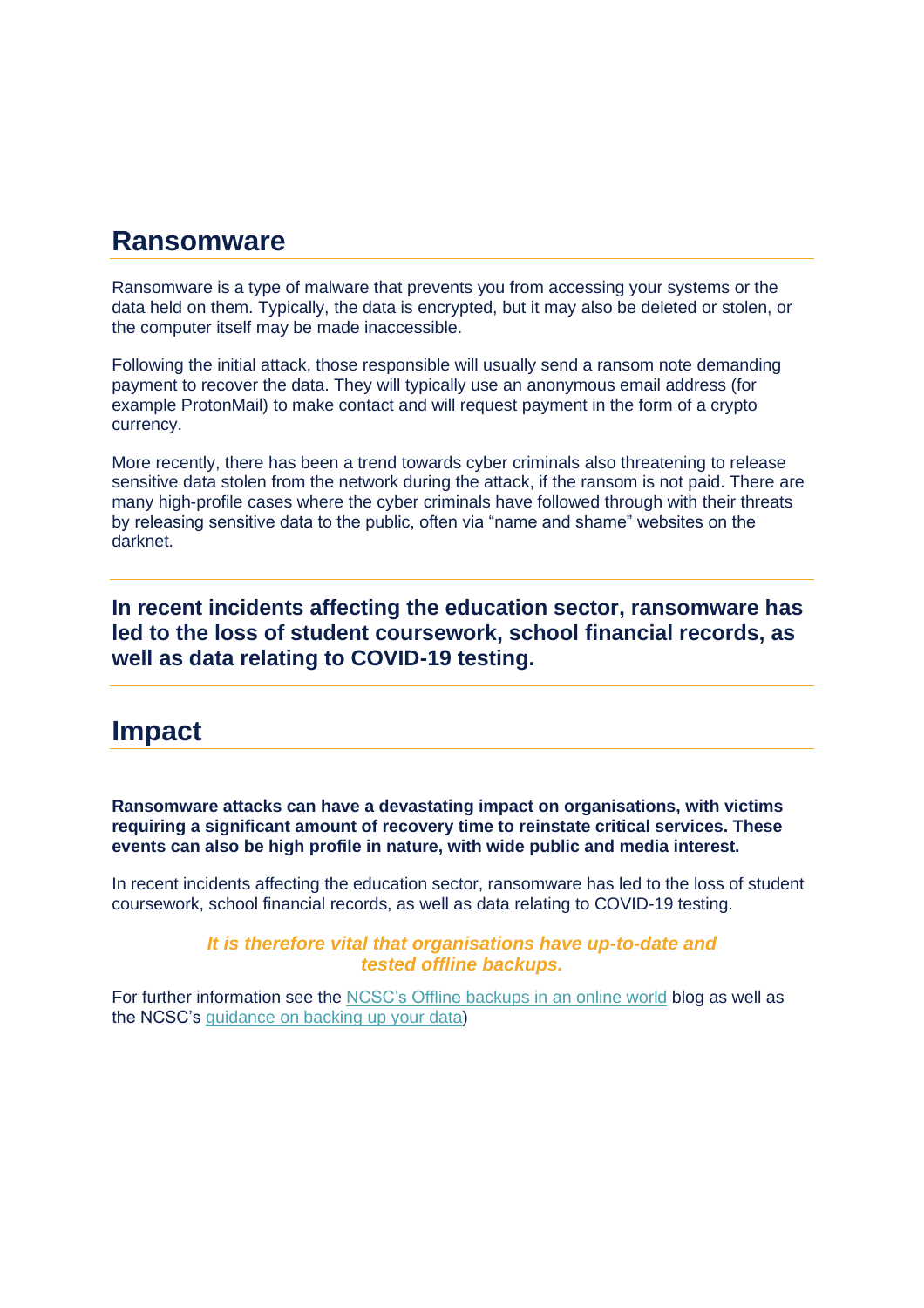### **Common ransomware infection vectors**

Ransomware attackers can gain access to a victim's network through a number of infection vectors. Indeed, it can be hard to predict how a compromise will begin, as cyber criminals adjust their attack strategy depending on the vulnerabilities they identify. However, in recent incidents, the NCSC has observed the following trends:

#### **Remote access**

Attackers frequently target organisations' networks through remote access systems such as remote desktop protocol (RDP) and virtual private networks (VPN). They regularly exploit:

- weak passwords,
- lack of multi-factor authentication (MFA),
- unpatched vulnerabilities in software.

#### **Remote Desktop Protocol (RDP)**

remains the most common attack vector used by threat actors to gain access to networks. RDP is one of the main protocols used for remote desktop sessions, enabling employees to access their office desktop computers or servers from another device over the internet. Insecure RDP configurations are frequently used by ransomware attackers to gain initial access to victims' devices.

Often the attacker has previous knowledge of user credentials, through phishing attacks, from data breaches or credential harvesting. User credentials have also been discovered through brute force attacks because of ineffective password policies. Compromised credentials and remote access are frequently sold by cyber criminals on criminal marketplaces and forums on the dark web.

**VPN vulnerabilities:** Since 2019, multiple vulnerabilities have been disclosed in a number of VPN appliances (for example [Citrix,](https://www.ncsc.gov.uk/news/citrix-alert) [Fortinet,](https://www.ncsc.gov.uk/news/critical-risk-unpatched-fortinet-vpn-devices) [Pulse Secure and Palo](http://ncsc.gov.uk/news/alert-vpn-vulnerabilities)  [Alto\)](http://ncsc.gov.uk/news/alert-vpn-vulnerabilities). Ransomware actors exploit these vulnerabilities to gain initial access to targeted networks.

The shift towards remote learning over the past year has meant that many organisations have rapidly deployed new networks, including VPNs and related IT infrastructure. Cyber criminals continue to take advantage of the vulnerabilities in remote access systems.

#### **Phishing**

Phishing emails are frequently used by actors to deploy ransomware. These emails encourage users to open a malicious file or click on a malicious link that hosts the malware.

#### **Other vulnerable software or hardware**

Unpatched or unsecure devices have commonly been used by ransomware attackers as an easy route into networks. For example, on 11 March 2021 Microsoft reported that cyber criminals have exploited [vulnerabilities in Microsoft](https://www.ncsc.gov.uk/news/advice-following-microsoft-vulnerabilities-exploitation)  [Exchange Servers](https://www.ncsc.gov.uk/news/advice-following-microsoft-vulnerabilities-exploitation) to install ransomware on a network.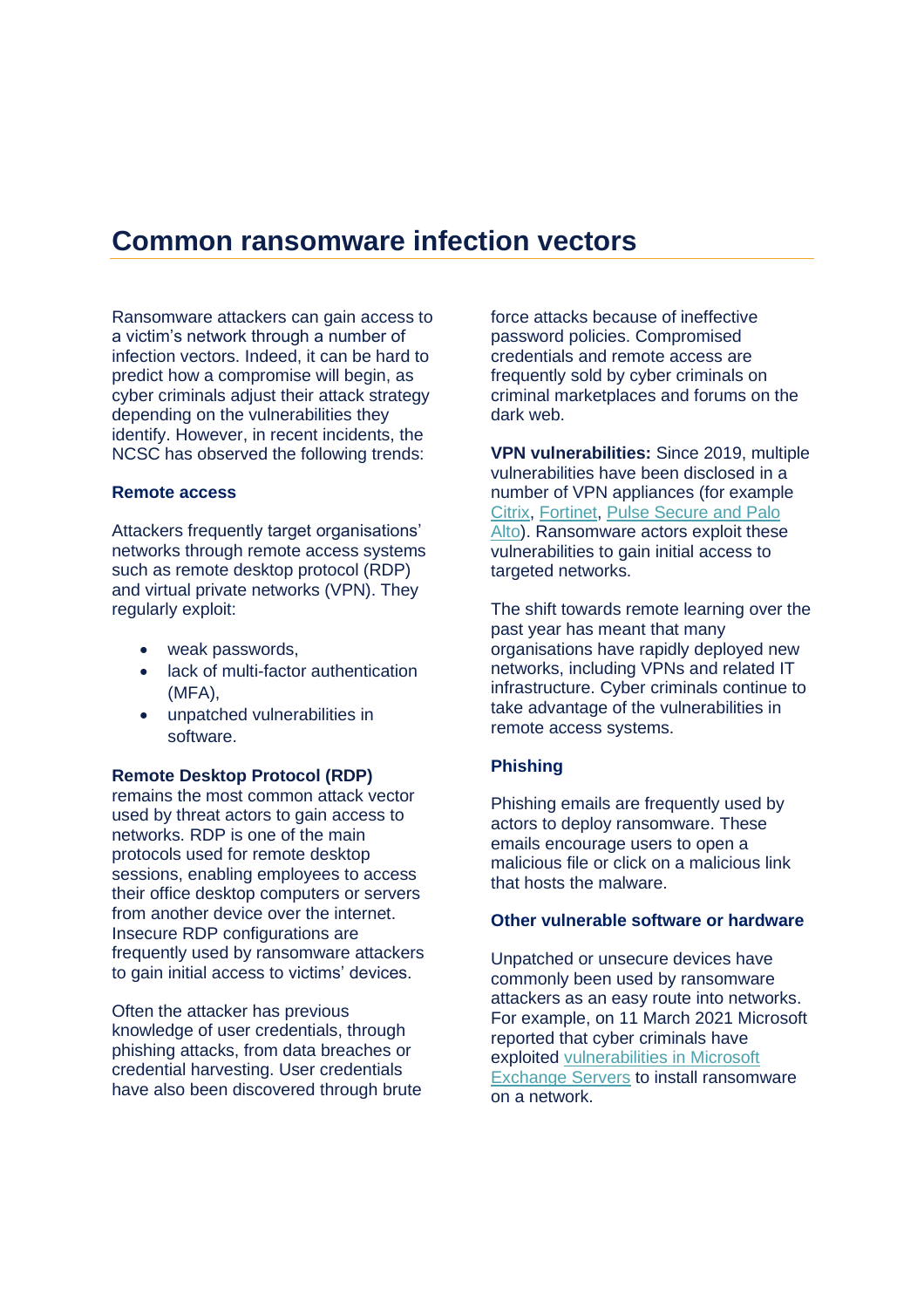# **Lateral movement and privilege escalation**

Having acquired initial access to a network, an attacker will typically seek to navigate around the network, increase their privileges and identify high-value systems, often using additional tooling (such as Mimikatz, PsExec, and Cobalt Strike) to assist with this. They may also attempt to conceal their actions so that any subsequent investigation will be more difficult.

Recently we have also observed attackers seeking to:

- sabotage backup or auditing devices to make recovery more difficult,
- encrypt entire virtual servers,
- use scripting environments (e.g. PowerShell) to easily deploy tooling or ransomware.